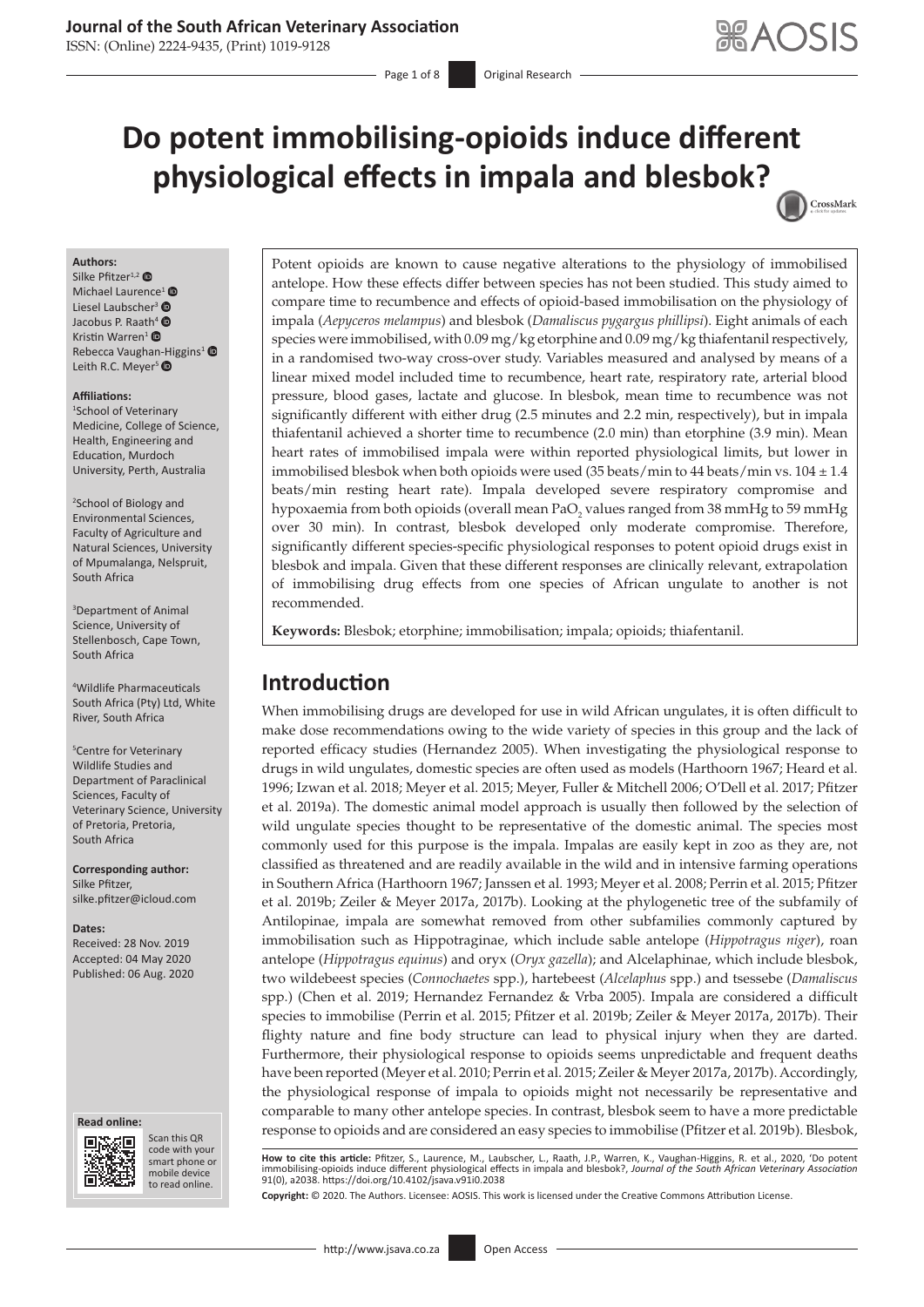belonging to the subfamily Alcelaphinae, are phylogenetically more closely related to many African antelope species (Chen et al. 2019; Hernandez Fernandez & Vrba 2005). Blesbok were chosen for this study because, like impala, blesbok are seasonal breeders, are readily available in Southern Africa and are not threatened (Furstenburg 2016a, 2016b). Blesbok also live in a herd and can be housed in captivity in groups. As both sexes have horns, long-term confinement can be a challenge as fighting and injuries occur (Pfitzer et al. 2019b). These are some of the reasons why blesbok are not commonly kept in zoo collections and have not been commonly used for ex-situ wildlife research. Only recently have several capturerelated research projects been carried out using blesbok (Du Plessis 2018; Fitte 2017; Sawicka et al. 2014).

The aim of this experiment was to compare the physiological responses of impala and blesbok to two potent opioids which are commonly used to immobilise wild antelope species. It was hypothesised that the opioids will affect each species differently and that those effects are of clinical relevance.

# **Materials and methods**

This study was part of a larger study evaluating the effects of etorphine and thiafentanil in blesbok and impala respectively.

Eight wild-captured female impala weighing 37 kg (standard error [SE] 2) and eight wild-captured female blesbok weighing 58 kg (SE 1.45) were selected for this experiment and held at the Wildlife Pharmaceuticals Wildlife Research Facility, Mpumalanga, South Africa (25°31'25.2" S, 31°06'50.8" E). The research animals were all adult females of similar size and in good health in order to minimise variability that could confound the results. Horns of the blesbok were piped with plastic pipes to prevent horn injuries commonly encountered in captive blesbok.

The wildlife enclosures were constructed according to national guidelines and consisted of several compartments (SABS 2004). The animals were held separated by species and in groups of four. After an initial adjustment period of 2 weeks post-delivery, the animals were immobilised, marked, weighed and subjected to a veterinary health examination one week before the trial.

The immobilising drugs etorphine (Captivon, 9.8 mg/mL, Wildlife Pharmaceuticals [Pty] Ltd, South Africa) and thiafentanil (Thianil, 10 mg/mL, Wildlife Pharmaceuticals [Pty] Ltd, South Africa) were administered intramuscularly via remote injection by darting into the gluteus muscles. Darting equipment consisted of a gas-powered dart projector (X-Caliber; Pneu-Dart Inc., Pennsylvania, United States [US]) combined with 1 mL P-type Pneu-Darts with 1.9 cm barbed needles (Pneu-Dart Inc., Pennsylvania, US). Animals were darted on two separate occasions with a wash-out period of two weeks between each occasion. Each antelope received both drug treatments which were allocated to animals at

random in a two-way cross-over design. One treatment consisted of 0.09 mg/kg etorphine and the other treatment consisted of 0.09 mg/kg thiafentanil. The immobilisation efficacy of these doses had been determined in a previous study (Pfitzer et al. 2019b).

As soon as an animal became recumbent and could be approached, it was blindfolded and cotton wool was inserted into its ears to minimise external stimuli. The animal was then placed onto a stretcher in sternal recumbency with its head held up and nose pointing downwards to ensure patency of the upper airway. It was carried to the monitoring table and kept in this position throughout the monitoring period.

Time to recumbence was measured by means of a stopwatch function on a wristwatch (G-Shock, Casio Computer Co., Ltd., Japan) and defined as time from dart injection to when the animal was recumbent and unable to rise.

Monitoring and recording began at 5 min after an animal became recumbent and was continued every 5 min until 40 min post-recumbence. Rectal body temperature was measured in °C by means of a modified handheld digital thermometer (Hanna Checktemp 1, Hanna Instruments [Pty] Ltd, Nebraska, US). The environmental temperature was measured by the Weather<sup>+</sup> Bluetooth Sensor (Oregon Scientific, Oregon, US). Barometric pressure was measured by the epoc portable blood gas analyser (epoc Blood Analysis System, Epocal, Ontario, Canada). This instrument was also used to analyse arterial blood pH, glucose in mmol/L, lactate in mmol/L, arterial partial pressure of carbon dioxide (PaCO<sub>2</sub>) in mmHg at 37 °C and arterial partial pressure of oxygen  $(PaO<sub>2</sub>)$  in mmHg at 37 °C. The respiratory rate (breaths/minute) was measured manually by means of visual observation of chest expansions and auscultation with a stethoscope for 1 min (Littmann Classic II, 3MTM, Minnesota, US). Heart rate (beats/minute) was also measured with a stethoscope in the same manner as respiratory rate. Systolic arterial pressure (SAP) in mmHg, diastolic arterial pressure (DAP) in mmHg and mean arterial pressure (MAP) in mmHg were determined by means of an intra-arterial blood pressure measurement at the auricular (*Arteria auricularis*) or pedal arteries (*A. digitalis*). A Deltran II pressure transducer (Utah Medical, Utah, US) connected to an IntraTorr blood pressure monitor (IntraTorr, IntraVitals, United Kingdom [UK]) were used for this purpose. The transducer was placed near the scapulohumeral joint (heart base) of the animal. Arterial blood was drawn anaerobically in a heparinised blood gas syringe (BD A-Line, Becton, Dickinson and Company, UK) and subjected to blood gas analysis within 5 min using the epoc portable blood gas analyser with epoc BGEM test cards (BGEM Smart Cards, Epocal, Ontario, Canada). Samples were collected at the frequencies of 5, 10, 15, 20 and 30 min after recumbence. The alveolar-arterial oxygen (A-a) gradient was calculated according to the publication by Meyer et al. (2010). The A-a gradient was calculated for an open system (constant pressure) from the formula:

 $FiO_2 (Pb - PH_2O) - PaCO_2 - PaO_2$ [Eqn 1]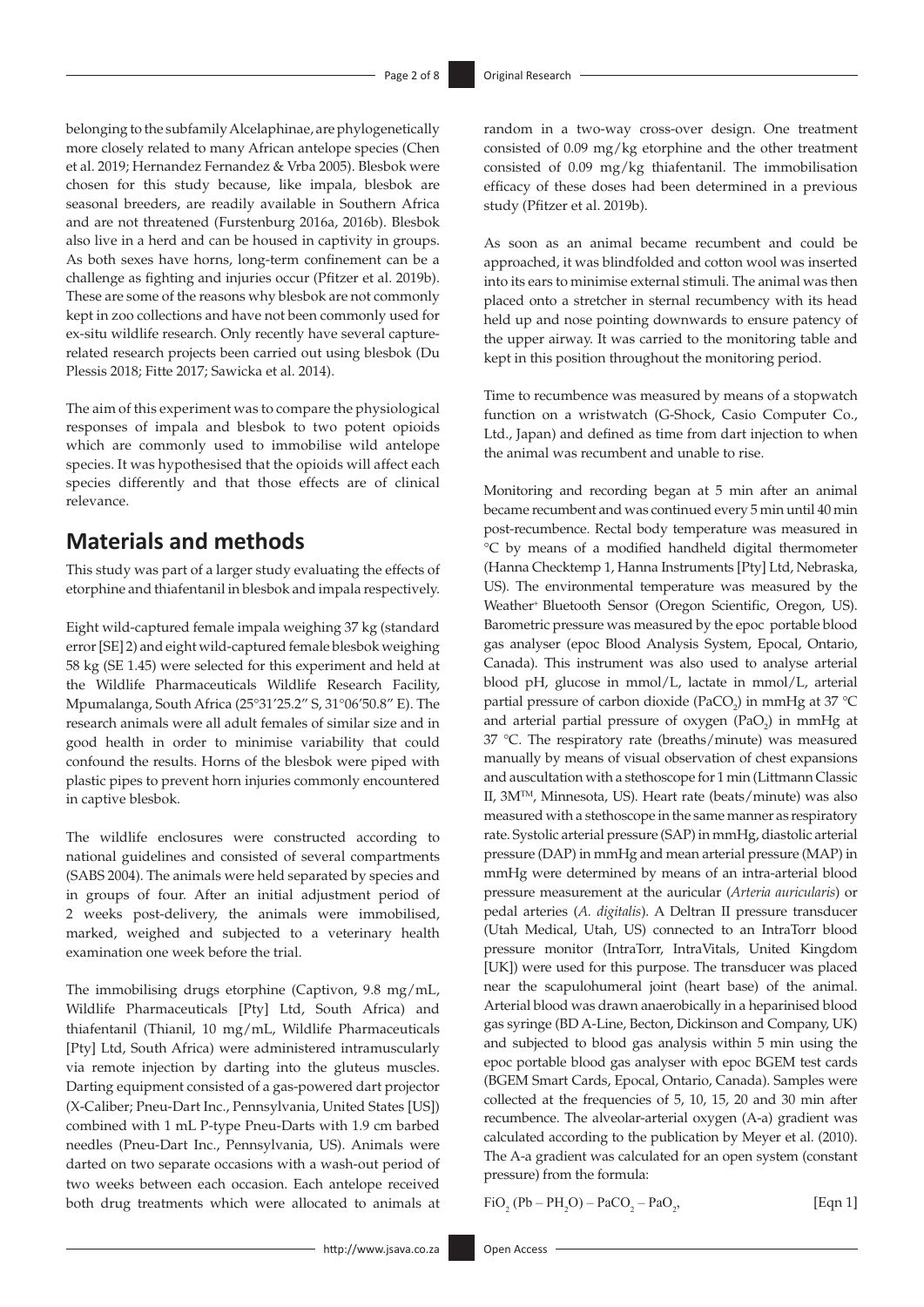where  $FiO_2$  is the fractional inspired oxygen (0.209), Pb is the measured barometric pressure (mmHg) and  $PH_2O$  is the water vapour pressure of saturated air in the alveoli.  $PH_2O$  (mmHg) was calculated as  $4.58 \text{ e}$  $\frac{(17.27 \text{ Tb})}{(237.3 + \text{ Tb})}$ , where Tb is the body temperature. The researchers assumed that the partial pressure of  $CO<sub>2</sub>$  in the alveoli was equal to the arterial partial pressure of CO<sub>2</sub>. A mean PaO<sub>2</sub> < 80 mmHg was defined as moderate hypoxaemia whilst a mean PaO<sub>2</sub> of  $<$  60 mmHg was defined as severe hypoxaemia.

After the 40-min monitoring period was over, the immobilisation of each animal was reversed with intravenous naltrexone (Trexonil, 50 mg/mL, Wildlife Pharmaceuticals [Pty] Ltd, South Africa), injected at a ratio of 20 mg naltrexone to 1 mg etorphine and 10 mg naltrexone per 1 mg thiafentanil.

The partial reversal agent butorphanol (Butonil 50 mg/mL, Wildlife Pharmaceuticals [Pty] Ltd, South Africa) as well as naltrexone were kept on hand to partially reverse or fully reverse the immobilisation in case of adverse anaesthetic events, such as potentially life-threatening apnoea of a duration exceeding 1.5 min. No animals needed this treatment.

Ambient temperatures during the blesbok experiments with etorphine were 24.9 ºC (SE 4.99) and during thiafentanil treatment they were 24.3 ºC (SE 1.55). The mean barometric pressure was 698 (SE 1.80) mmHg.

For the impala, ambient temperatures measured during the etorphine treatment were 20.7 ºC (SE 4.52) and during thiafentanil treatment they were 21.9 ºC (SE 4.68). The mean barometric pressure was 697 (SE 2.34) mmHg.

#### **Data analysis**

Analyses were performed with Genstat Version 17 (VSN International, UK) to determine whether or not there was a species-specific difference between the two opioids on the physiological variables of interest. A linear mixed model was fitted to the monitored physiological variables and immobilisation score. Each fixed model included the following factors: species-specific effects, treatment effects, species-specific by treatment interactions, the effects of time after recumbence, and interactions between time after recumbence and species and treatment. The random model included terms for animal, animal by treatment and animal by treatment by minutes after recumbence. The residual variance or covariance model included correlations between measurements made on the same animal for a specific treatment and different variances for each animal.

Time to recumbence was analysed using a linear mixed model which included species-specific effects, treatment effects and their interaction in the fixed model, and animal by treatment effects in the random model. The residual variance model included different variances for each species.

Non-significant random effects and covariances were removed from the model before the significance of fixed

- <http://www.jsava.co.za> Open Access

effects was assessed. Post-analysis residual plots were examined to confirm that the assumptions required for a linear model were met. When interpreting results, only effects that included a species-specific interaction with treatment were of interest as these indicated differences in the species' response to treatment. A *p*-value of less than 0.05 was considered significant. Post hoc comparisons were made for significant species-specific interactions using a 5% least significant difference (5% LSD). In figures, the 5% LSD is used to illustrate whether or not differences between the species means are significant. Any difference larger than the 5% LSD is considered a significant result. Results are presented as mean and standard error (SE).

#### **Ethical considerations**

Ethical approval to conduct the study was obtained from the Murdoch University, ethical clearance number R 3039/18.

## **Results**

Mean rectal temperatures of blesbok during the monitoring period varied between 39.0 ºC and 39.2 ºC (SE 0.08) with the etorphine treatment, and between 38.9 ºC and 39.0 ºC (SE 0.08) with the thiafentanil treatment. In impala, mean rectal temperatures during etorphine immobilisation varied from 38.7 ºC to 39.1 ºC (SE 0.12) and with the thiafentanil treatment rectal temperatures varied from 38.8 ºC to 39.2 ºC (SE 0.12).

There was a significant species by treatment interaction for time to recumbence  $(p = 0.009)$ . In blesbok, there were no significant differences between treatments for mean time to recumbence. The mean time to recumbence in blesbok immobilised with etorphine was 2.5 min (SE 0.14) and with thiafentanil, 2.2 min (SE 0.14). This finding was in contrast to impala, where the mean time to recumbence was faster  $(p = 0.007)$ , with the thiafentanil treatment at 2.0 min (SE 0.17) compared to etorphine treatment at 3.9 min (SE 0.19).

There was a significant interaction of species, treatment and time  $(p = 0.007)$  for heart rate. Blesbok, when treated with either opioid, developed much lower overall mean heart rates (etorphine mean = 37; thiafentanil mean = 43 beats/min [SE 1.4]) compared to impala etorphine mean = 98; thiafentanil mean = 109 beats/min [SE 4.0]). The heart rate of impala, when treated with etorphine, started with a mean of 133 beats/ min at 5 min but dropped within 30 min to 82 beats/min (SE 4.5). The range of heart rate actually measured in impala during these experiments varied from 52 beats/min to 190 beats/min. This considerable change over time and variability was not present in blesbok (Figure 1a).

There was a significant species by treatment by time interaction for mean arterial pressure (MAP)  $(p = 0.007)$ .

Mean arterial pressure was elevated in both species with either drug throughout the monitoring period but more so when thiafentanil was administered (*p* < 0.001). In blesbok, the mean MAP was 128 mmHg and 136 mmHg (SE 2.4) with etorphine and thiafentanil respectively. In impala, the mean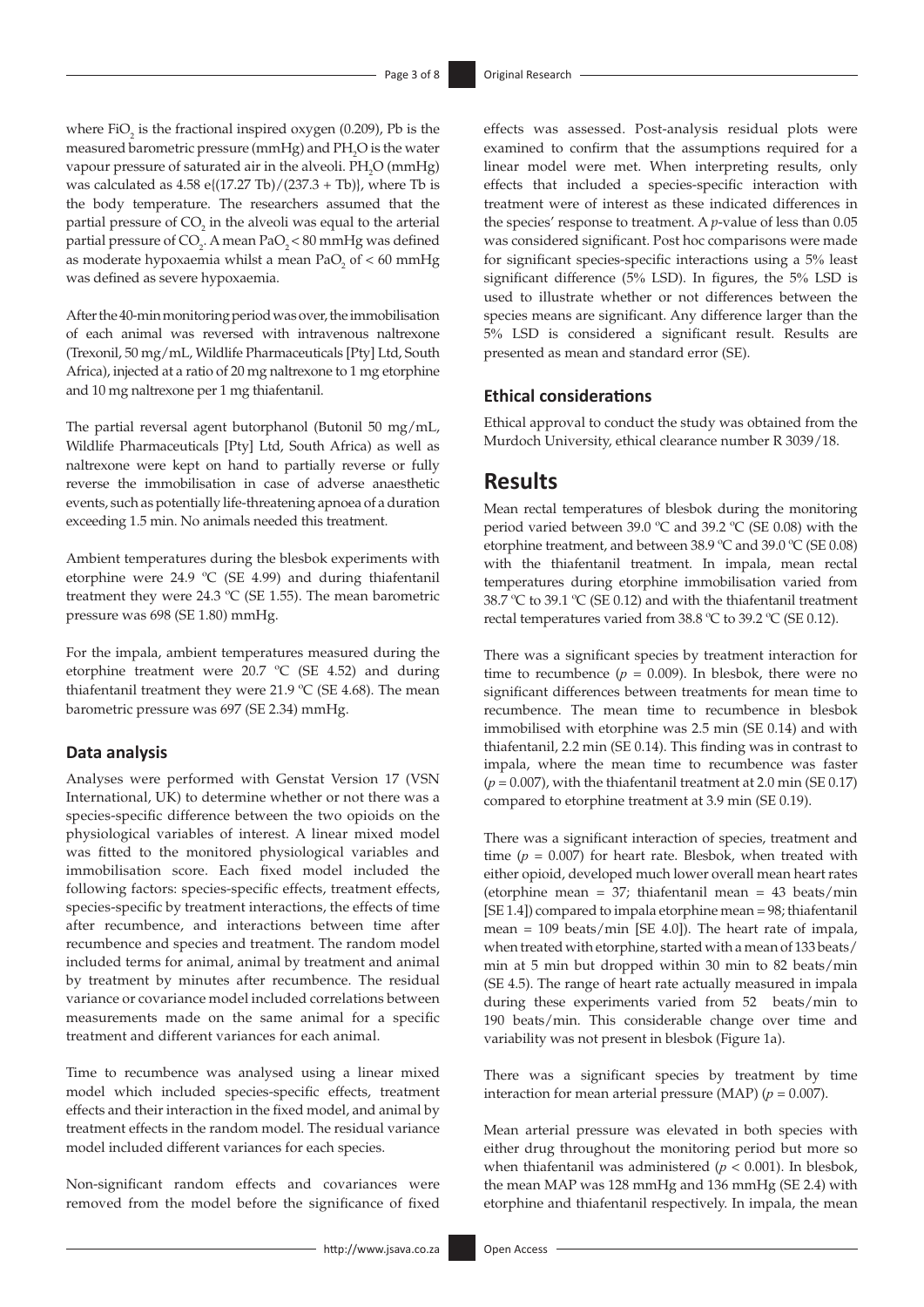

E, ethorphine; T, thiafentanil; MAP, mean arterial pressure; HR, heart rate; LSD, least significant difference.

**FIGURE 1:** Heart rate (HR) in beats/minute (a) and mean arterial pressure (MAP) in mmHg (b) over time (minutes) of blesbok (*Damaliscus pygargus phillipsi*) and impala (*Aepyceros melampus*) immobilised with 0.09 mg/kg etorphine (E) or thiafentanil (T) respectively. Time was measured from when an animal became recumbent as a result of the immobilisation.

MAP was 119 mmHg with etorphine and 140 mmHg (SE 2.2) with thiafentanil (Figure 1b).

There was a species by treatment interaction ( $p = 0.036$ ) as well as a species by time interaction  $(p < 0.001)$  for respiratory rate. Blesbok immobilised with thiafentanil over the entire monitoring period showed the highest respiratory rate. Impala, when immobilised with either opioid, showed very low respiratory rates especially in the first 15 min (Figure 2a). Twenty per cent of impala suffered from initial induction apnoea when immobilised with thiafentanil. Induction apnoea was defined as no breath taken for over a minute. The apnoea corrected itself within this time frame and the animals were just monitored and stimulated by pulling the tongue or pinching the nasal septum.

There was a species by treatment by time interaction for PaCO<sub>2</sub> ( $p = 0.027$ ). For the mean PaCO<sub>2</sub> a significant species difference could also be observed as  $\text{PaCO}_2$  values were higher in impala compared to blesbok with both treatments (*p* = 0.002) (Figure 2a).



E, ethorphine; T, thiafentanil; LSD, least significant difference.

**FIGURE 2:** Respiratory rate in breaths/minute (a), PaCO<sub>2</sub> (b) and PaO<sub>2</sub> (c) in mmHg over time (minutes) of blesbok (*Damaliscus pygargus phillipsi*) and impala (*Aepyceros melampus*) immobilised with 0.09 mg/kg etorphine (E) or thiafentanil (T) respectively. Time was measured from when an animal became recumbent as a result of the immobilisation.

There was a significant species by treatment interaction for PaO<sub>2</sub> ( $p = 0.006$ ). Thiafentanil treatment of impala in the beginning elicited an extremely low  $PaO<sub>2</sub>$  of 38 mmHg, which then improved within the first 10 min and reached 59 mmHg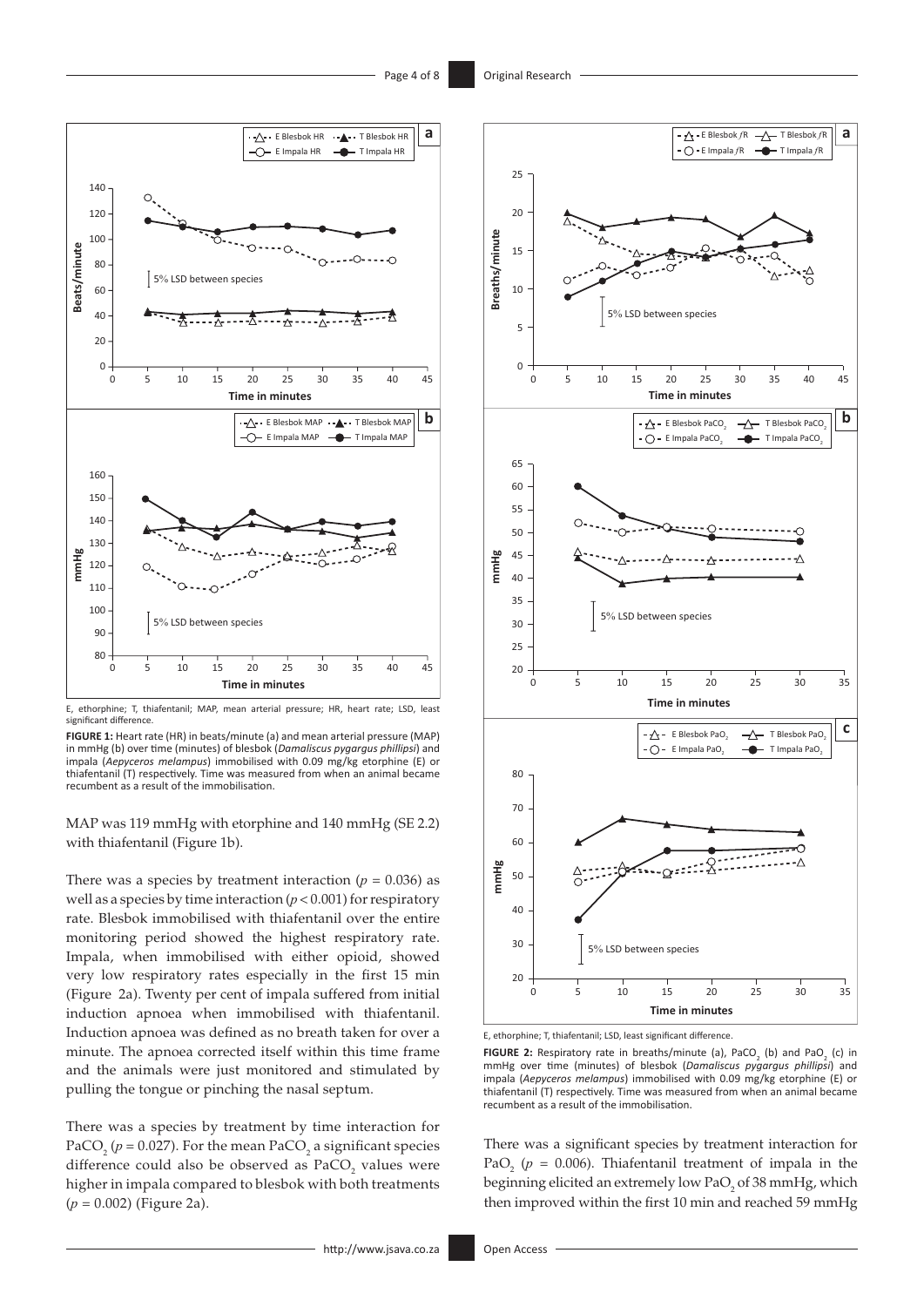

E, ethorphine; T, thiafentanil; LSD, least significant difference.

**FIGURE 3:** A-a gradient in mmHg over time (minutes) of blesbok (*Damaliscus pygargus phillipsi*) and impala (*Aepyceros melampus*) immobilised with 0.09 mg/kg etorphine (E) or thiafentanil (T) respectively. Time was measured from when an animal became recumbent as a result of the immobilisation.

(SE 1.7) after 30 min. Blesbok, in contrast, experienced milder hypoxaemia with thiafentanil throughout the monitoring period with mean  $PaO_2$  values ranging from 61 mmHg to 68 mmHg (SE 1.5) (Figure 2b).

There was a species by treatment interaction  $(p = 0.009)$  for the A-a gradient. In blesbok, the A-a gradient was significantly lower when animals were treated with thiafentanil (mean = 28 mmHg [SE 1.0]) compared to etorphine (mean = 37 mmHg [SE 1.0]). This difference between the two opioids was not observed in impala in which the mean A-a gradient measured 34 mmHg and 33 mmHg (SE 0.7) for etorphine and thiafentanil respectively (Figure 3).

There was significant species by treatment interaction for pH (*p* < 0.001). With either opioid treatment, blesbok had higher arterial pH values compared to impala (Table 1a).

There was a significant species by time interaction  $(p = 0.002)$ for lactate concentrations. Impala developed higher lactate values than blesbok, irrespective of the treatment. In both species, lactate values decreased over time (Table 1a).

There was a significant species difference in glucose concentrations (*p* < 0.001); impala developed higher glucose values than blesbok for both opioid treatments. Glucose decreased over time in impala with both treatments, but glucose values did not decrease in blesbok (Table 1b).

# **Discussion**

Comparing the physiological response to immobilisation between two common antelope species yielded interesting findings. In general, it is apparent that different species respond differently to commonly administered drugs. Specifically, it appeared that blesbok were less subject to

**TABLE 1a:** Species comparison of arterial blood pH, lactate in mmol/L and glucose in mmol/L over time and standard error during immobilisation, with etorphine 0.09 mg/kg and thiafentanil 0.09 mg/kg, of blesbok (*Damaliscus pygargus phillipsi*) and impala (*Aepyceros melampus*) respectively.

| Variable | <b>Species</b> | Time after recumbence with etorphine in minutes |      |      |      |      |       |
|----------|----------------|-------------------------------------------------|------|------|------|------|-------|
|          |                | 5                                               | 10   | 15   | 20   | 30   |       |
| pH       | Blesbok        | 7.42                                            | 7.43 | 7.43 | 7.44 | 7.44 | 0.005 |
|          | Impala         | 7.30                                            | 7.32 | 7.34 | 7.36 | 7.39 | 0.007 |
| Lactate  | Blesbok        | 1.4                                             | 1.1  | 1.0  | 0.9  | 0.7  | 0.22  |
|          | Impala         | 5.2                                             | 4.2  | 3.2  | 2.5  | 1.5  | 0.26  |
| Glucose  | <b>Blesbok</b> | 5.3                                             | 5.2  | 5.1  | 5.0  | 5.1  | 0.11  |
|          | Impala         | 7.7                                             | 7.6  | 7.3  | 7.0  | 6.4  | 0.31  |

Note: Time was measured from when an animal became recumbent as a result of the immobilisation.

SE, standard error.

**TABLE 1b:** Species comparison of arterial blood pH, lactate in mmol/L and glucose in mmol/L over time and standard error during immobilisation, with etorphine 0.09 mg/kg and thiafentanil 0.09 mg/kg, of blesbok (*Damaliscus pygargus phillipsi*) and impala (*Aepyceros melampus*) respectively.

| Variable | <b>Species</b> | Time after recumbence with thiafentanil in minutes |      |      |      |      |       |
|----------|----------------|----------------------------------------------------|------|------|------|------|-------|
|          |                | 5                                                  | 10   | 15   | 20   | 30   |       |
| pH       | <b>Blesbok</b> | 7.44                                               | 7.47 | 7.47 | 7.48 | 7.49 | 0.005 |
|          | Impala         | 7.27                                               | 7.31 | 7.33 | 7.35 | 7.40 | 0.007 |
| Lactate  | Blesbok        | 1.2                                                | 0.9  | 0.8  | 0.7  | 0.5  | 0.22  |
|          | Impala         | 5.3                                                | 4.4  | 3.5  | 2.7  | 1.7  | 0.26  |
| Glucose  | <b>Blesbok</b> | 4.5                                                | 4.3  | 4.2  | 4.2  | 4.5  | 0.11  |
|          | Impala         | 8.8                                                | 9.0  | 8.8  | 8.6  | 8.1  | 0.31  |

Note: Time was measured from when an animal became recumbent as a result of the immobilisation. SE, standard error.

respiratory depression. These findings have implications for the use of immobilising agents in the field and in different species.

Both species of antelope were successfully immobilised for 40 min with both opioids, using doses of nearly double the dose used when either opioid is combined with a tranquilliser or sedative (Kock & Burroughs 2012).

Time to recumbence is an important factor under field conditions. Shorter time to recumbence reduces exposure to stressors and facilitates faster retrieval of the animal. A short time to recumbence also lessens the risk of animals disappearing or being attacked by herd members or predators whilst the drugs are taking effect. Therefore, the significantly shorter time to recumbence measured in impala when immobilised with thiafentanil in this experiment is of great clinical relevance. However, this factor must be weighed up against the severe adverse cardiopulmonary effects that this drug induces when a clinician decides to use it in the field. Importantly, this shorter time to recumbence does not seem to be ubiquitous in antelope as there was no difference in this variable when the two opioids were compared in the blesbok.

A further important difference, from a clinical perspective, between the two species was the heart rate. In blesbok treated with opioids, the heart rate was much slower (means measured between 36 beats/min and 45 beats/min) than the mean heart rate that was measured in awake blesbok at rest (104 beats/min) (Du Plessis 2008). This could be interpreted as classic reflex bradycardia as a result of opioid-induced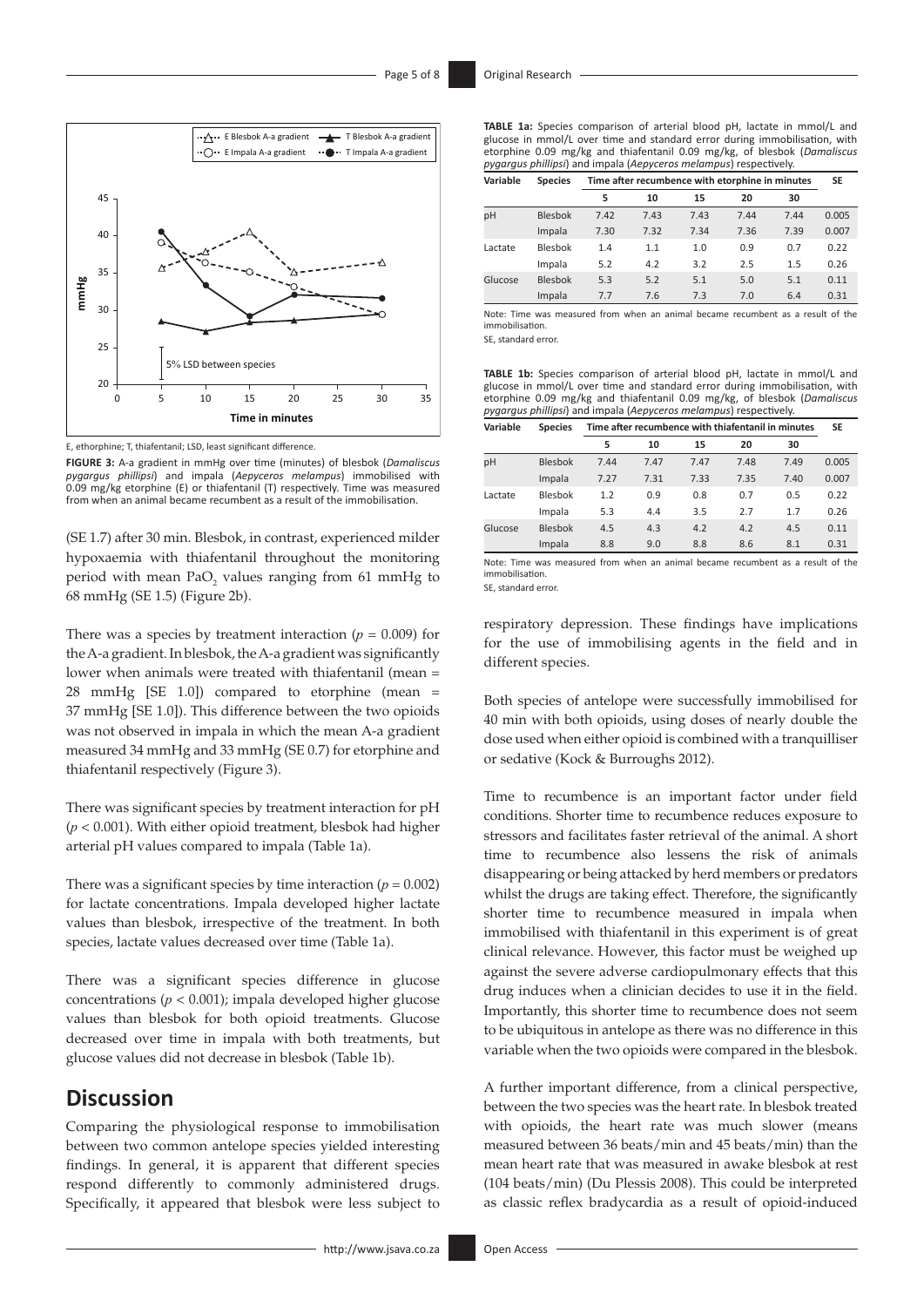vasoconstriction and hypertension. Resting heart rates in impala are not known. However, in sheep and goats, which are similar in size to impala, resting heart rate is 70–110 beats/ min (Izwan et al. 2018; Meyer et al. 2015; Sjaastad, Sand & Hoove 2016). In contrast to blesbok, impala during the first 10 min developed a higher heart rate which showed wide variation between individuals and also over time (Figure 1a). Species differences in domestic and wild ungulates with regard to the effects of opioids on the heart rate have been reported previously (Harthoorn 1967; Izwan et al. 2018). In a comparative experiment between sheep and goats, sheep developed a significantly elevated heart rate with etorphine treatment, whilst the same treatment did not affect the heart rate of goats. At the same time, the stroke volume in sheep decreased and therefore the elevated heart rate did not result in changes in cardiac output (Izwan et al. 2018).

Despite the species difference in heart rate, both species developed an elevated MAP with both opioids. This elevation was more severe when thiafentanil was used, with mean MAP values of 136 mmHg and 140 mmHg for blesbok and impala respectively (Figure 1b). The MAP of most healthy ruminants should measure around 115 mmHg, irrespective of body size (Prothero 2015). In a field setting, heart rate and blood pressure are important variables as they may influence the choice of sedatives or tranquillisers to be combined with an opioid for immobilisation. For example, it is common practice amongst wildlife veterinarians to combine etorphine with the butyrophenone derivative azaperone as it is a tranquilliser but also causes vasodilation and has anti-hypertensive effects (Kock & Burroughs 2012). This study highlights the fact that opioids have profound cardiovascular effects that need to be studied in more detail to understand their full physiological effects, reveal their species-specific risks and understand how additive drugs like sedatives and tranquillisers alter these.

Du Plessis (2018) reported a mean respiratory rate of recumbent resting blesbok of 13 breaths/min, and for standing blesbok a rate of 20 breaths/min. The respiratory rate of impala at rest has been reported as  $20.0 \pm 8$  breaths/ min (Cheney & Hattingh 1987). Blood gas values for sheep and goats at rest were measured by Ismail, Jawasreh and Al-Majali (2010) who reported a mean PaCO<sub>2</sub> of  $41 \pm 2.5$  for sheep and  $40 \pm 7$  for goats. Impala, especially at the start of the monitoring period, displayed a low respiratory rate and hypercapnia (PaCO<sub>2</sub> means = 51 mmHg [etorphine] and 52 mmHg [thiafentanil]) with both opioid treatments. Impala also suffered from severe hypoxaemia (Pa $O_2$  means = 53 mmHg [both drugs]).

PaCO<sub>2</sub> values of blesbok (means =  $45$  mmHg [etorphine] and 41 mmHg [thiafentanil]) were within the upper physiological range of conscious small ruminants (Ismail et al. 2010), indicating adequate ventilation during immobilisation. Despite adequate ventilation, blesbok suffered from moderate hypoxaemia with thiafentanil (mean  $PaO<sub>2</sub>$  61 mmHg to 68 mmHg) and severe hypoxaemia with the etorphine

treatment (mean  $PaO<sub>2</sub> 51$  mmHg to 54 mmHg) (Figure 2b, c). Possible reasons for hypoxaemia in this case can be explained by looking at the A-a gradient, which was elevated. In the literature, A-a gradients for small ruminants at rest were reported between 20 mmHg and 25 mmHg (Izwan et al. 2018; Meyer et al. 2006). Therefore, the mean A-a gradients of the blesbok as well as the impala treated with etorphine should be considered elevated as they measured 37 and 35 mmHg respectively. This finding indicates that etorphine caused an equally elevated A-a gradient in both species. Thiafentanil, in contrast, caused a more severe A-a gradient elevation in impala (mean = 33 mmHg) compared to blesbok (mean = 28 mmHg). A ventilation-perfusion mismatch or right-left shunting of lung portions might have been the cause for inadequate oxygen diffusion indicated by the elevated A-a gradients (Fahlman et al. 2016; Meyer et al. 2015). Opioid-induced pulmonary vasoconstriction, resulting in pulmonary hypertension, might have also led to inadequate oxygen diffusion as a result of pulmonary congestion and/or oedema. Vasoconstriction could have also caused a faster blood flow which might have hindered gas exchange, as capillary blood might have passed the alveoli too fast to enable effective oxygen diffusion (Hattingh et al. 1994; Meyer et al. 2015). Furthermore, opioid-induced hypermetabolism (Buss et al. 2018) may have increased systemic oxygen extraction which possibly could have also

Clearly, if the respiratory rate was the only assessment of respiration, then hypoxaemia in blesbok under etorphine immobilisation would have been overlooked. The measurement of blood gases, although expensive and not always practical to use in the field, should therefore not be underestimated as an important monitoring tool.

Initially elevated lactate in the impala could have been associated with an initial exaggerated stress response of these animals to the capture procedure. A stress response would lead to an increased metabolism and therefore increase the oxygen demand, further compounding the hypoxaemia (Buss et al. 2018). The assumption that impala not only suffered from hypoxaemia due to opioid-induced respiratory compromise but also experienced a stress response is supported by the elevated glucose and an initially raised heart rate (Hattingh 1988). Blesbok, in contrast, did not show signs of such a severe initial stress response.

## **Implications**

increased the A-a gradient.

Impala seem to be more fractious in nature compared to blesbok and a stress response, coupled with a greater sensitivity to opioid-induced respiratory compromise, may explain why impala are more at risk and considered to be one of the more challenging species to immobilise. Not only are they a small and fragile target to dart but the severe respiratory disturbances, coupled with stress-related physiological derangements, can also be fatal if not immediately addressed. Furthermore, the time to recumbence induced by thiafentanil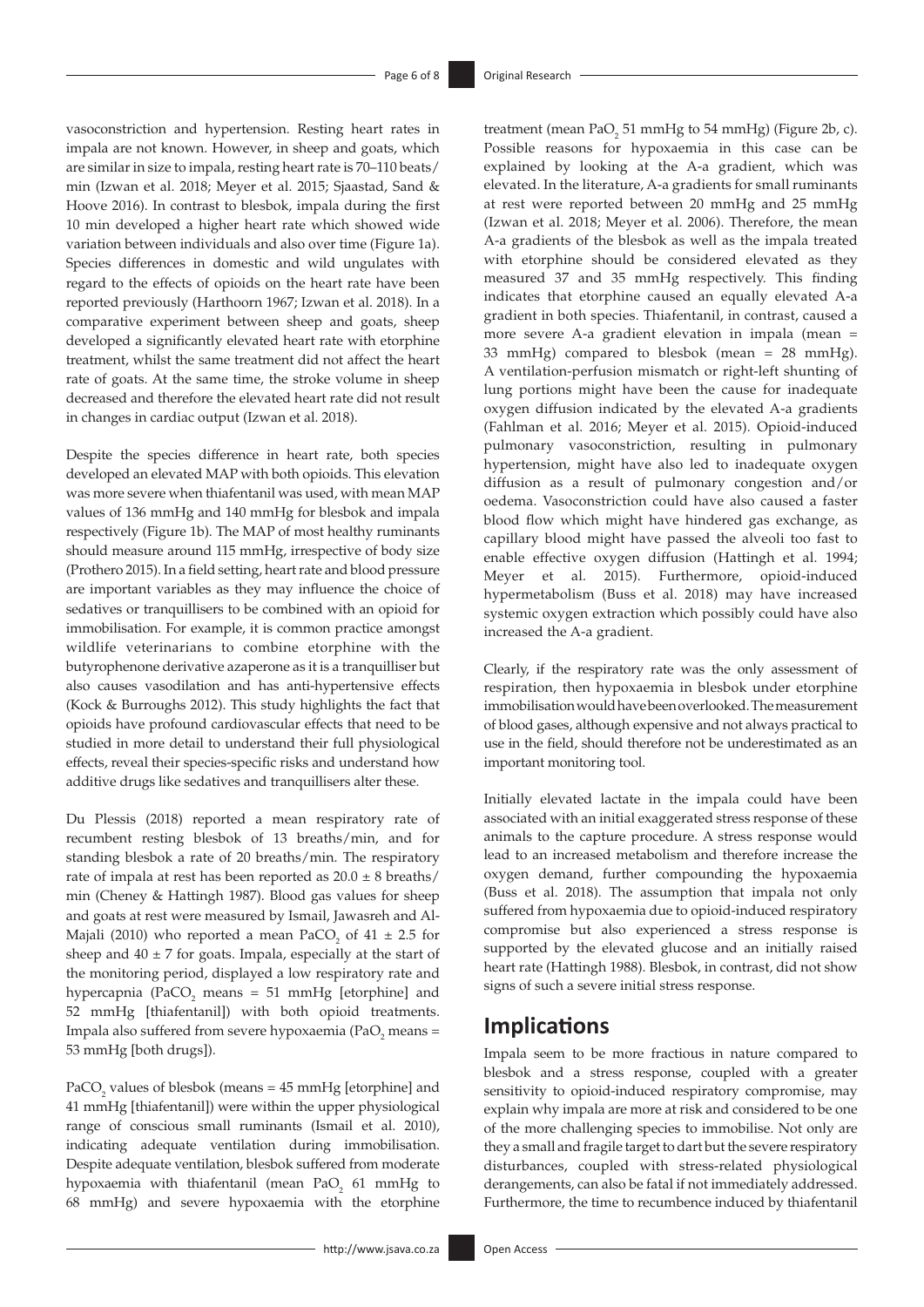and etorphine differed in impala, and this should be taken into consideration when the appropriate opioid is chosen for the capture of this species.

In contrast, there was no difference in time to recumbence between the opioids in blesbok. Also, in blesbok, a heart rate lower than the resting heart rate can be expected when animals are immobilised with these opioids. This lower heart rate is likely a baroreceptor reflex to opioid-induced vasoconstriction and hypertension. Heart rate, respiratory rate and blood gas variables did not differ as much over the monitoring time in blesbok as was observed in impala. Furthermore, hypoxaemia and hypercapnia in the immobilised blesbok were not as severe as in impala.

Impala, due to their availability and presence in many zoos, have been commonly studied to understand the physiological effects of immobilising drugs. However, as this study indicates, the response to immobilising drugs is not uniform across all antelope species. Therefore, the practice of only using impala for such studies may result in misleading perceptions. Standardised monitoring and data analysis, from multiple antelope species immobilised during routine management procedures, should be undertaken in the future in order to better understand the physiological effects of the drugs used, and enable more clinically relevant, species-specific recommendations for immobilisation.

# **Study limitations**

The small sample size is acknowledged as a limitation of this study. However, due to logistics, conservation status and ethical concerns, experiments in wildlife are often carried out with small numbers of 6 to 12 animals (Meyer et al. 2018; Pfitzer et al. 2019b; Zeiler & Meyer 2017a). Only healthy, adult animals which were adapted to captivity were part of this experiment. In a field situation, drug doses might have to be adjusted according to the physiological status of the animals, such as size, age, nutritional status and pregnancy. For logistical and animal welfare reasons, only females were used in this study. Females may have slightly different drug and stress-related responses compared to males; however, these differences need to be confirmed.

# **Conclusion**

This experiment confirms the initial hypothesis that significantly different, species-specific physiological responses to opioid immobilising drugs exist between blesbok and impala. The most profound difference was that blesbok seem less affected by respiratory compromise than impala. Impala developed severe hypoxaemia, which is not only due to opioid-induced hypoventilation but also likely due to the impairment of oxygen diffusion as well as hypermetabolism. Some of the changes observed in impala might also be strongly associated with a species-specific stress response to capture, rather than just the actions of the opioids themselves. Extrapolation of immobilisation results from one

species of African ungulate to another is not recommended, given the significant differences in the way that these two species responded to the immobilisation.

# **Acknowledgements**

The study was supported by staff and students of [Wildlifevets.com](http://Wildlifevets.com). We also thank Jane Speijers for the statistical evaluation. This article forms part of the PhD thesis of Silke Pfitzer. Reference to this submission for publication will be made in the appropriate chapter.

#### **Competing interests**

J.P. Raath, one of the investigators, has a financial interest in Wildlife Pharmaceuticals Pty Ltd, the company that also supported this project financially. However, we do not believe that this would have inappropriately influenced the analysis or writing of this article.

### **Authors' contributions**

S.P. was the primary investigator, collected data, wrote the article, and submitted the article, S.P. and M.L. was responsible for the experimental design and execution. and analysis of the article. M.L. was co-author and PhD supervisor of S.P. and assisted with statistical and data analysis. L.L. and J.P.R. attended to the experimental design and execution, manuscript editing and statistical analysis. K.W. and R.V.-H. assisted with the article editing and analysis. L.R.C.M. assisted with experimental design and execution, data analysis, manuscript editing, and was the senior author on the article.

### **Funding information**

This study was financially supported by the research fund of the Wildlife Group of the South African Veterinary Association as well as by funding from Murdoch University and Wildlife Pharmaceuticals SA (Pty) Ltd.

### **Data availability statement**

Data that support the results of this study is made available in the article. Additional raw data that were generated in this study can be supplied on request by the corresponding author.

#### **Disclaimer**

The views and opinions expressed in this article are those of the authors and do not necessarily reflect the official policy or position of any affiliated agency of the authors.

# **References**

- Buss, P., Miller, M., Fuller, A., Haw, A., Stout, E., Olea-Popelka, F. et al., 2018, 'Postinduction butorphanol administration alters oxygen consumption to improve blood gases in etorphine-immobilized white rhinoceros', *Veterinary Anaesthesia and Analgesia* 45, 57–67.<https://doi.org/10.1016/j.vaa.2017.03.008>
- Chen, L., Qiu, Q., Jiang, Y., Wang, K., Lin, Z., Li, Z. et al., 2019, 'Large-scale ruminant genome sequencing provides insights into their evolution and distinct traits', *Science Magazine Digital*, viewed June 2019, from<www.sciencemagazinedigital.org>